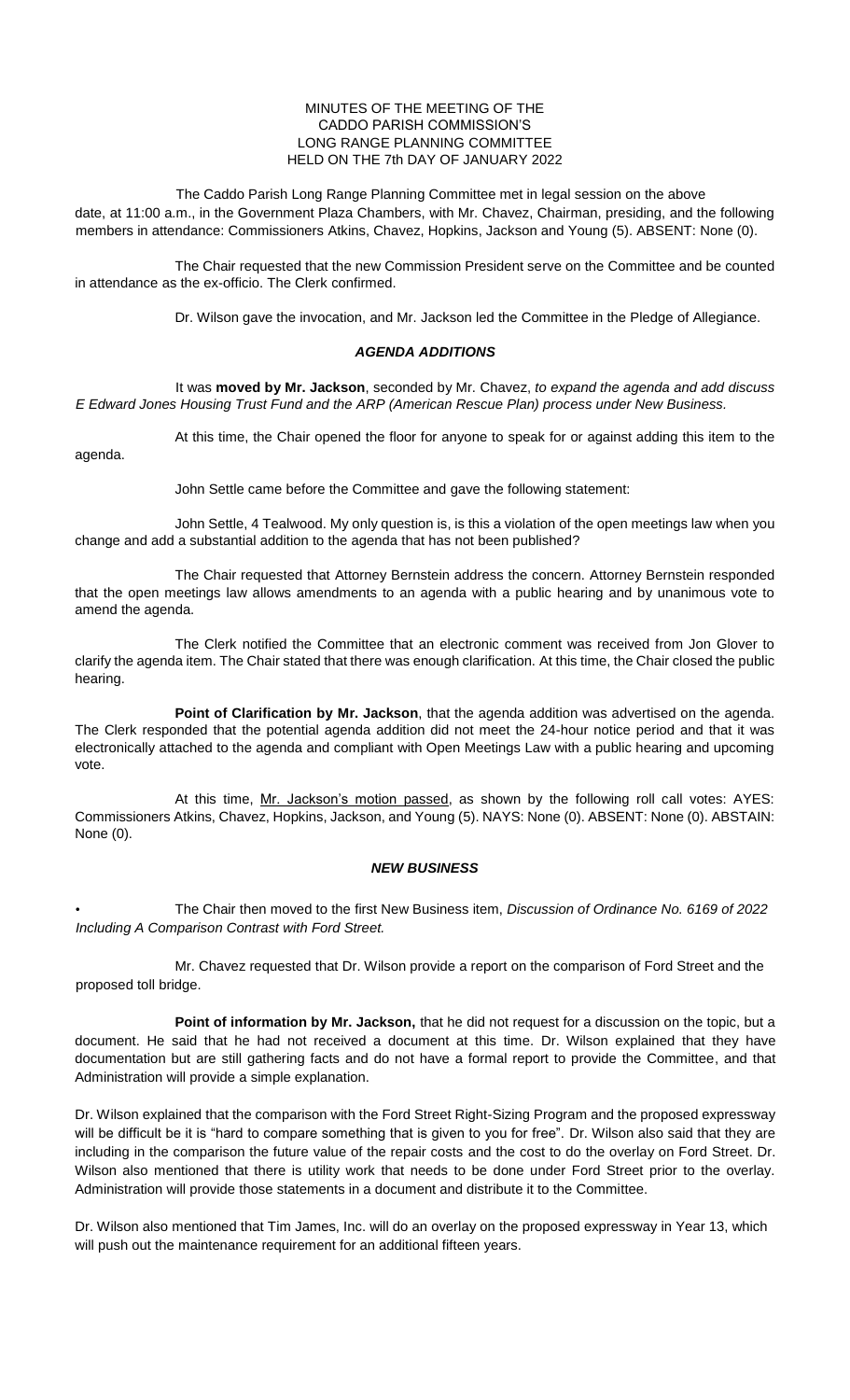Mr. Jackson reiterated that he did not ask for a discussion and restated they provide a compare and contrast document of the Ford Street Right-Sizing Project and the proposed expressway. He stated that he has advocated for the Ford Street project for the past four years. Mr. Jackson added that he would provide the Administration with a sample of how he wants the document to be done. He said that the project is "not a simple overlay of Ford Street". Mr. Jackson said that he was told by the Parish Administration they did not want to accept additional roadways. He also wanted to know the difference between accepting the proposed expressway and any other roadway. He expressed that a short statement is insufficient and that the document be prepared before final adoption.

Mr. Chavez commented that he did not specify to have a written comparison report ready for their committee meeting.

Mr. Atkins stated that the proposed Red River Express Tollway will inject \$80M to \$100M private dollars of new capital investment into our local community without exhausting state dollars. He also said that those monies could be used for other projects. Mr. Atkins stated that this project would stimulate the economy and open up parts of the Parish that was previously closed to commerce. He added that Tim James, Inc. would handle the maintenance on the expressway for 15 years. On year 13, they will complete another overlay on the expressway, which would push back the need for maintenance another 15 years.

Mr. Young suggested that they request the State for assistance to improve Ford Street.

Answering a question from Mr. Chavez regarding if Ford Street is a city street, Dr. Wilson responded that Ford Street is a state road.

Dr. Wilson informed the Committee that the Parish accepts roads often and gave an example of the Parish accepting the roads in a New Territory Subdivision, which was approved by the Commission during yesterday's Regular Session. Dr. Wilson also explained that when a developer gets a permit from the Commission to build a subdivision, they list on the application if they will be donating the roads to the Parish or not. If they are donating the roads to the Parish, they have to be built to Parish standards. He further stated that they "take in roads all the time, just not state roads".

Dr. Wilson also said that the State is willing to do Ford Street, but there are other issues that have to take place first, i.e. repairing the utilities under the street.

Mr. Jackson stated that he was told, as well as Mr. Epperson and Mrs. Gage-Watts, that the Parish did not want to adopt any more road ways. He also mentioned that the Commission adopted a resolution last year for the Commission to take the necessary steps to make LA-173 a part of the right sizing program. Mr. Jackson asked the Clerk to provide a copy of the resolution to Administration and all the Commissioners. He understands there are issues with the utilities under Ford Street, however, the City of Shreveport has opened bids to correct those problems. He would like to know "how can we say that we are ok with taking in the road that leads up to the Red River Expressway, and not be ok with taking in a portion of LA-173". Mr. Jackson also requested that Administration add updates on Ford Street to their admin report. He added that Kevin Lawrence advised him there were funds set aside for right sizing. Mr. Jackson stated that the tax paying citizens of that area should also have their needs met.

Mr. Hopkins pointed out that there is a road tax for everywhere outside the city limits of Shreveport and Vivan, and those monies have to be spent in those areas. He stated that there is also money for bridges that the Parish can use inside or outside the city limits. Dr. Wilson responded that LA-173 is a state highway and the Parish would have to accept it first and the state is responsible to repair a state road. He advised that the right sizing program is used when it benefits the Parish.

Mr. Hopkins expressed his concerns in trusting the DOTD after an instance of closing bridges during emergency evacuation.

Mr. Jackson explained that the right sizing program has a matched dollar capital outlay credit which could be used for capital outlay projects. He added that DOTD has a list of municipalities who utilizes the Right Sizing Program. The State will adopt a road and build it to state standards. Dr. Wilson disagreed, and said that the road will be built to "fair standards". Mr. Jackson disagreed and said that the State will build the road to state standard. He further explained that the State will then apply the matched dollar credit towards a capital project in the Parish or those funds can be dedicated to maintaining the road. Mr. Jackson requested that a comparison be drafted for Ford Street and the Red River Expressway, as well as an explanation of the Right-Sizing Program.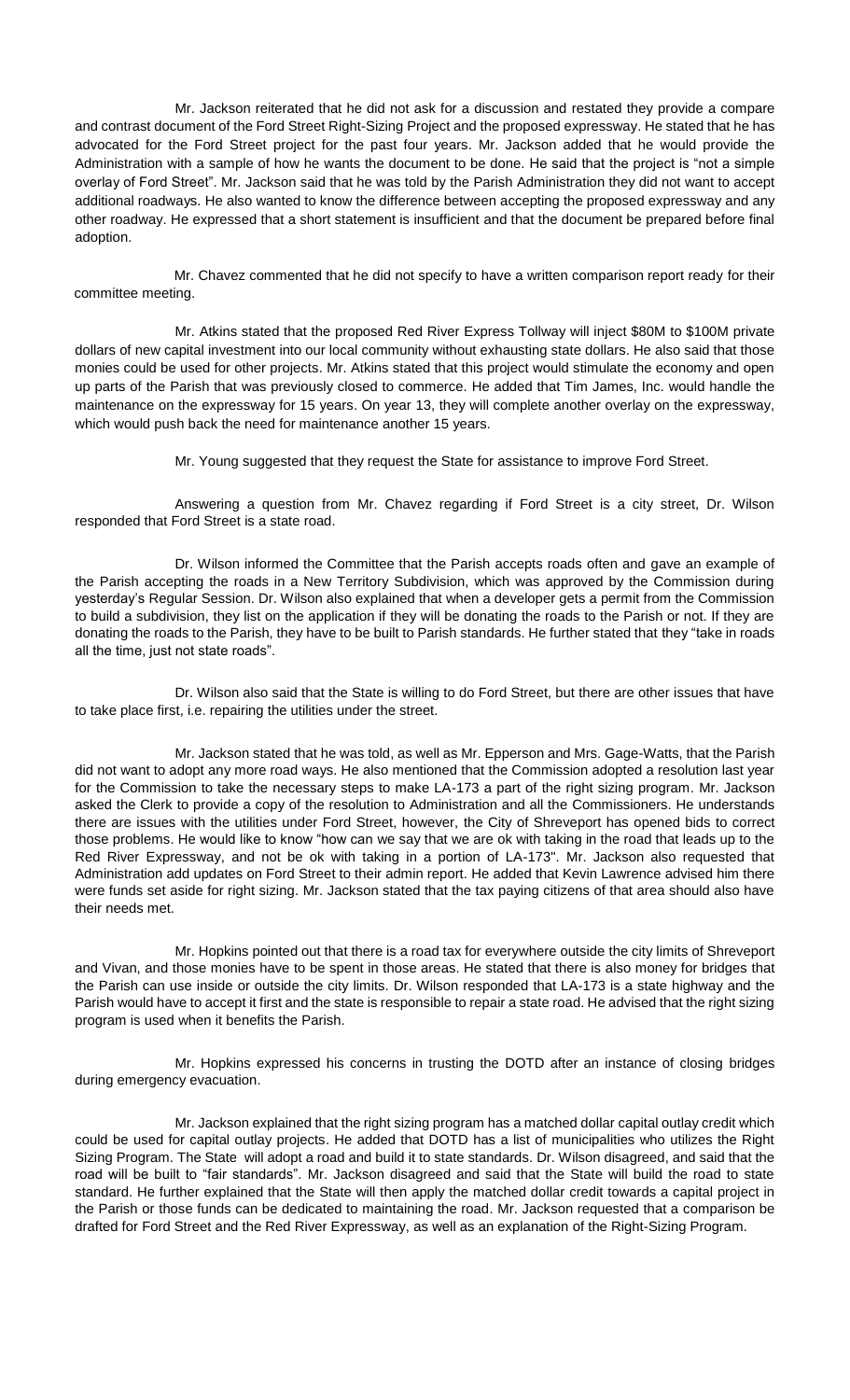Mr. Young read the DOTD website regarding the right sizing program and that the Parish must contact their DOTD Representative. He suggested that their District DOTD Administrator meet with the Committee and Administration.

Mr. Chavez read an excerpt of the Executive Summary from the Louisiana Department of Transportation's Right Sizing the State Highway System: A Voluntary Road Transfer Program report, then requested Dr. Wilson to invite the District DOTD Administrator to provide the full body a report on the right sizing program. He also asked if there were any potential blockages in moving forward with Ordinance No. 6169 of 2022. Dr. Wilson responded that Administration is in favor of the Red River Expressway. It will also solve NLCOG's issue of expanding 3132. Dr. Wilson stated that the Parish has not built many new roads, and the Red River Expressway is a major infrastructure project that will be low maintenance. They are estimating an annual cost of \$18,000 for road maintenance on Year 36 of the project.

Mr. Chavez wanted to know whether they should "green light" Ordinance No. 6169 of 2022 and pass a resolution of support for Ford Street. Dr. Wilson stated that they could move forward with the right sizing issue as well as move forward with a no-cost to the Parish build of the expressway. Mr. Chavez agreed.

Mr. Jackson asked for clarification on the maintenance of the expressway and the estimated annual cost of maintenance. Dr. Wilson responded that there will be a maintenance warranty effective for 15 years and an overlay will be applied on the 13th year, which will extend the road for 15 years. He explained that the Parish overlays 40 miles of roads per year on a 15-year repair cycle.

Mr. Jackson wanted to know if they have completed an analysis on Highway 173 when brought to state standards. Dr. Wilson responded that the life expectancy is 15 years and is based on practical experience that they do every year.

Mr. Jackson wanted to know why Administration supports the Red River Expressway and how it was determined to be a no-cost project for the Parish. Dr. Wilson responded that it serves the interest in that part of that community, as well as the connectivity to 3132. He also mentioned that private dollars are being used to pay for the project.

Mr. Jackson also asked the cost to bring LA-173 up to state standards before the Parish adopting it. Dr. Wilson stated that there are no up-front costs, and expenses would occur after year 15. depending on the traffic load. Mr. Jackson also pointed out that there is a 40-year capital maintenance credit with the Right Sizing Program.

Mr. Jackson expressed concern that he does not see a difference between handling the Expressway and Ford Street.

Mr. Jackson wanted to know whether the tolls will be shared with the Parish after Year 15. Attorney Bradford responded that the tolls are not going to be split and that is how Tim James, Inc. will gain a return on their investment. Attorney Bradford also mentioned that the only place a citizen would pay a poll is on the bridge, which Tim James, Inc. retains ownership of in perpetuity.

Mr. Jackson pointed out that traffic will have to pass LA-173 to get to the bridge and asked what the traffic count of the Expressway would be. Attorney Bradford responded that they do not have traffic studies yet. He also explained by state statute they are unable to move forward with a traffic study until this ordinance is passed. He stated that they will keep the Parish updated with design, studies and any other issues related to the Expressway.

Mr. Jackson asked who will complete the traffic study on the Expressway. Attorney Bradford responded that the developer would do a traffic study, but the Parish and the State will have input. He explained that in order for Tim James, Inc to set tolls they must know the traffic load.

Mr. Jackson wanted to know what will happen if they do not meet their investment return and whether the Parish or the City would have to adopt the tollway or recover the losses if the company defaults. Attorney Bradford responded that they would handle the expressway as a business would if it defaults on its investment and that the CEA (Cooperative Endeavor Agreement) would state there is no obligation for the Parish to adopt the tollway in the event the company defaults.

Mr. Jackson asked if the CEA is ready. Attorney Bradford responded that there are some updates on the maintenance language that he needs to correct, but they were waiting for the conclusion of this meeting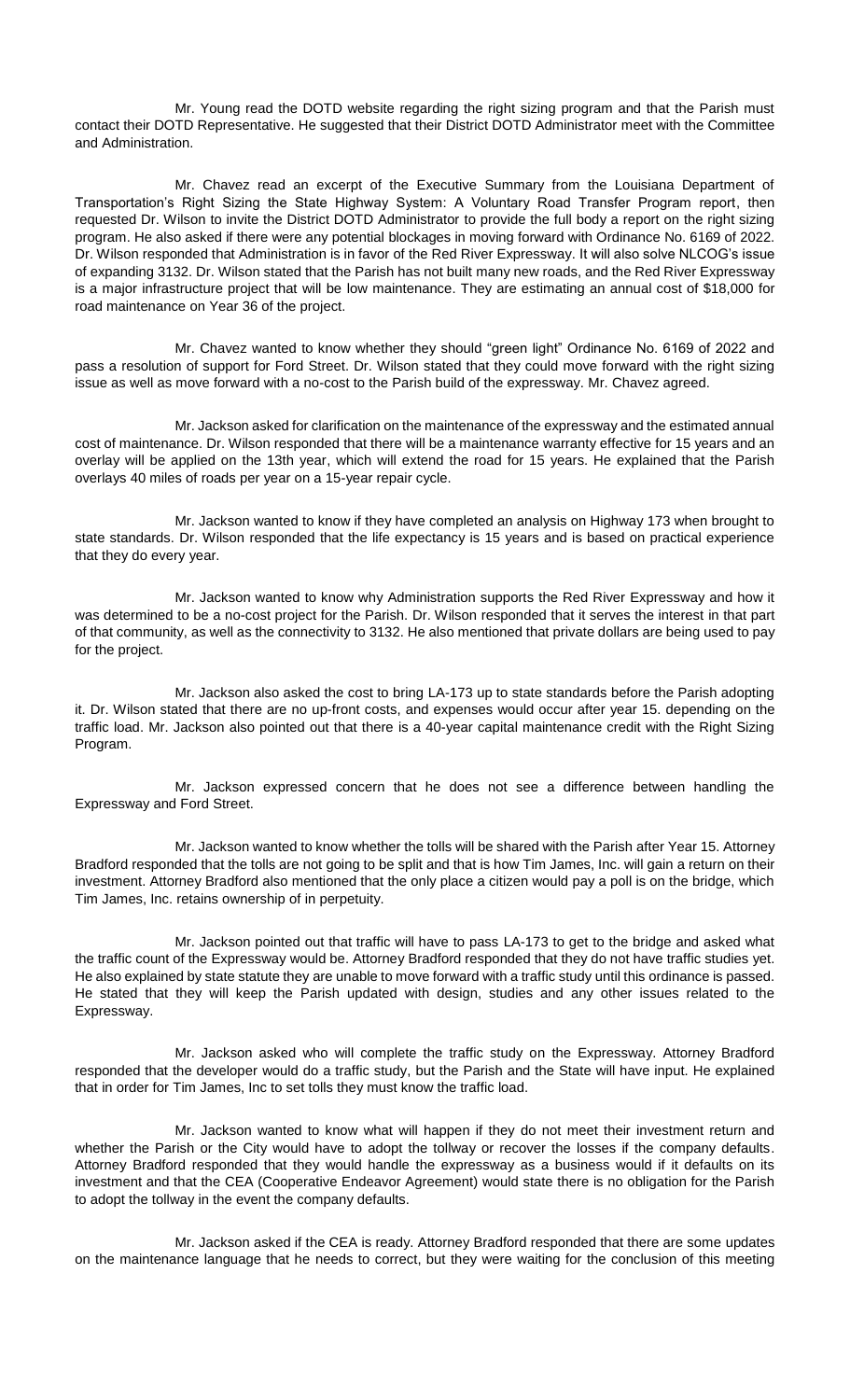before proceeding. The CEA should be ready in the next few days and will be forwarded to the Parish Attorney's Office.

Mr. Chavez reminded the Committee that they are under a time limit and the live stream was down.

Mr. Young inquired whether Tim James, Inc. Hires local contractors. Mr. Attorney Bradford acknowledged that hiring local contractors is part of their plan and it is indicated in the CEA.

It was **moved by Mr. Atkins,** seconded to Mr. Young, *that Ordinance No. 6169 of 2022 be moved favorably and in full support to the full body.* 

Mr. Atkins expressed that the project is a significant capital investment in the community with a positive impact and will simultaneously free up dollars to address other issues, such as Ford Street, that need capital investment from the State.

Mr. Hopkins reminded the committee that they have introduced the ordinance and that it will be up for a public hearing and final vote on the next session.

At this time, Mr. Atkins' motion carried, as shown by the following roll call votes: AYES: Commissioners Atkins, Chavez, Hopkins, Jackson and Young (5). NAYS: None (0). ABSENT: None (0). ABSTAIN: None (0).

The Chair moved for a brief recess.

• The Chair then moved to the next New Business item, *Discussion and Recommendations Regarding Caddo Parish Zoning.*

Mr. Chavez wanted to know if the 5-mile buffer was still in effect. Attorney Bernstein responded that the zoning that was in place by January 2022 will continue, because the ordinance was adopted by the Parish and is still in place.

Mr. Chavez wanted to know what the Parish must do regarding the application that was in process at the MPC (Metropolitan Planning Commission). Attorney Bernstein explained that the MPC, as it currently exists, was created and directed by State statute. That statute determines the jurisdiction and composition of the MPC, which is nine members appointed by the City Council. As of today, there are not nine members appointed by the City Council, and the jurisdiction of the MPC stops at the city limits of Shreveport. Attorney Bernstein also said that the City's attorney has not rendered an opinion, nor has there been a status update at the MPC. Attorney Bernstein said that "it is the City's issue at this point". He also cautioned if the MPC took up a case now outside of the city limits, it would be up for challenge because it is out of their jurisdiction.

Mr. Chavez wanted to know if the Commission could intercept those cases from the MPC and vote on them. Attorney Bernstein responded that the state statute provides that before a zoning case is changed, a zoning commission would have to recommend the action to the governing authority, which is the Commission. Attorney Bernstein explained that by statute, until the zoning commission takes final action on such change, the Commission is unable to review zoning cases.

Mr. Chavez stated that they are in a conundrum without a zoning board. Attorney Bernstein responded that the Commission has created a zoning commission by ordinance, but there is no one appointed.

Mr. Chavez asked if they could contract the MPC to work on Parish zoning cases. Attorney Bernstein responded that the Parish currently has a contract with the MPC to provide a staff function in support of the anticipated Parish zoning commission, which is where citizen's cases can be presented and heard.

Mr. Chavez stated that citizens of North Caddo expressed they did not want zoning. He asked whether the Parish could request the MPC to submit a recommendation to not have zoning in the Parish. Attorney Bernstein responded that a local services law allows two political subdivisions to enter into an agreement to jointly engage in an endeavor if one of the entities has the authority to do so. Attorney Bernstein stated that he reviewed the possibility with the MPC but is still researching and is worth looking into.

Mr. Jackson commented that the Home Rule Charter could act as a zoning board, but the Commission might not enjoy hearing zoning cases. Attorney Bernstein responded that he referenced the local services law as a general conduit for the Commission to act as a zoning board.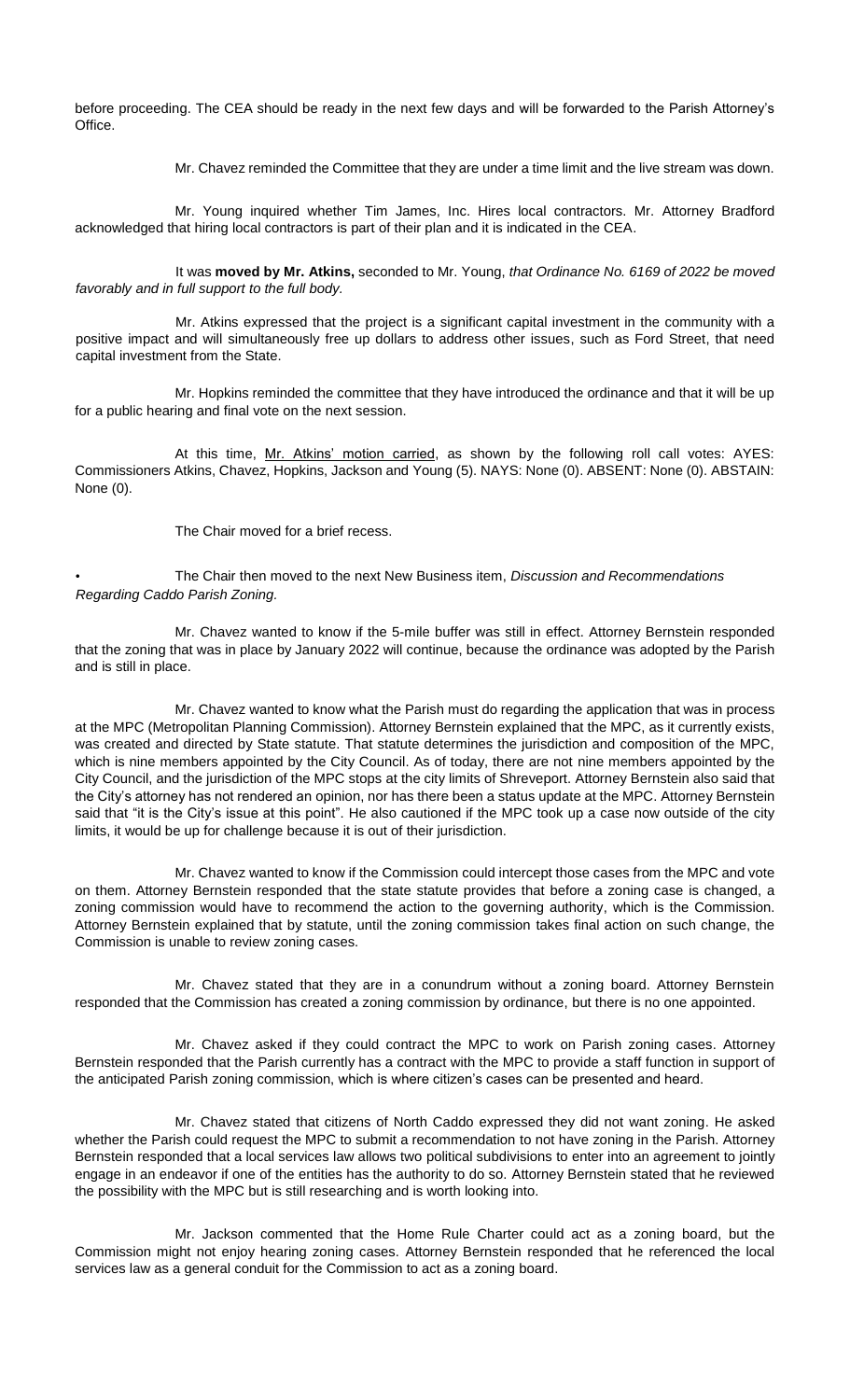Mr. Jackson asked if the current contract with the MPC could be amended to allow the Commission to hear zoning cases. Attorney Bernstein responded it could not. He explained that the contract with the MPC is simply a contract for services. To engage in a local services law agreement, "it would be a completely different animal". It is the Parish Attorney and Assistant Parish Attorney's opinion that the Parish Commission cannot act as the zoning commission due to the Constitution stating that a governing authority appoints a zoning commission. He added that should answer Mr. Young's previous question, requesting the Attorney General to evaluate the law for an option. Attorney Bernstein reminded that an Attorney General's opinion "is advise it is not binding".

Mr. Jackson asked if they could set up a board within the Commission similar to the Property Standards Board. Attorney Bernstein stated that would not suffice.

Mr. Chavez asked what the Commission could do to streamline the cases that are in process. Attorney Bernstein responded that the simplest and easiest route is to appoint a planning commission. Attorney Bernstein added that even repealing zoning is making a change to zoning. By appointing a zoning commission, it would increase the chance of the Parish winning a lawsuit because the recommendation came from that planning commission. To have a planning commission meet, consider the issue, and make the recommendation by means of an ordinance to this body to repeal the zoning and subdivision ordinance that is currently incorporated in the UDC (Unified Development Code), then the Commission would be able to consider it.

Mr. Atkins mentioned that some citizens prefer elected officials to serve on the board as opposed to appointed members. He also understands that the law states the Caddo Commissioners cannot serve on that board. Mr. Atkins wanted more clarification regarding this. Attorney Bernstein responded that any change the planning and zoning commission recommend in zoning has to come before the full body as elected officials, so the elected officials are going to be considering it. The fact that there is a planning and zoning commission does not mean that elected officials are not considering it, and anything that affects the zoning ordinances will go full body for consideration. He also mentioned that the Commission could add a right of appeal to the Caddo Commission instead of the planning and zoning commission.

Mr. Atkins asked for Attorney Bernstein's opinion on Mr. Young's assessment of the ordinance. Attorney Bernstein said he did not agree with it. Mr. Atkins looks forward to the Attorney General's opinion as a "possible tie breaker". Attorney Bernstein also mentioned that he is looking into whether an individual Commissioner can request an opinion from the Attorney General or if it has to come from the full body via resolution or from a State Legislature.

Mr. Hopkins expressed that he is not going to support having the MPC, that is comprised of members who reside in the city limits, making decisions for the residents of rural Caddo Parish. He added that LA.R.S. 31:103, the Parish may regulate zoning, but the Parish does not have to. He said that there are already zoning maps and ordinances on the books, so they have to look at LA.R.S. 33:4780.425, which says that a planning commission has to make a recommendation to the governing authority to make any changes to zoning, whether it be the map, repeal, etc. He mentioned that Act 294 removes the Caddo Parish Commission from the MPC, but that 5-mile radius is still in effect.

Mr. Hopkins also said that some people in the rural parts of the Parish, i.e., the Caddo Alliance for Freedom, would like a zoning board comprised of elected officials, but as he understands the way the law is written, it has to be appointed members. He also said that if they feel that they are correct, then they could get a petition and follow the process to overturn that ordinance. Mr. Hopkins suggested modeling zoning in the Parish similar to Ouachita, TX, where there is no zoning, but ordinances to regulate property standards, sexually oriented businesses, liquor, etc. He also stated that there is no zoning whatsoever outside of the 5-mile radius.

Mr. Chavez suggested that they have a sit down with State Representative Mccormick and the Caddo Alliance for Freedom to discuss zoning in the Parish.

Mr. Hopkins commented that he will not support a planning board at this moment because his constituents do not want one.

Mr. Atkins wanted to know what the Commission can do without a zoning commission. Attorney Bernstein referred to Mr. Jackson's constituent who is requesting a change in the zoning on their property to engage in business activity, but there is no route for her to take "if she wants to follow the rules" because there is no zoning commission for her to submit her application.

Mr. Chavez wanted to know how to reprimand citizens who have zoning violations in the 5-mile radius. Attorney Bernstein stated that it is an open question and said that he will not answer it because it would "be pre-judging".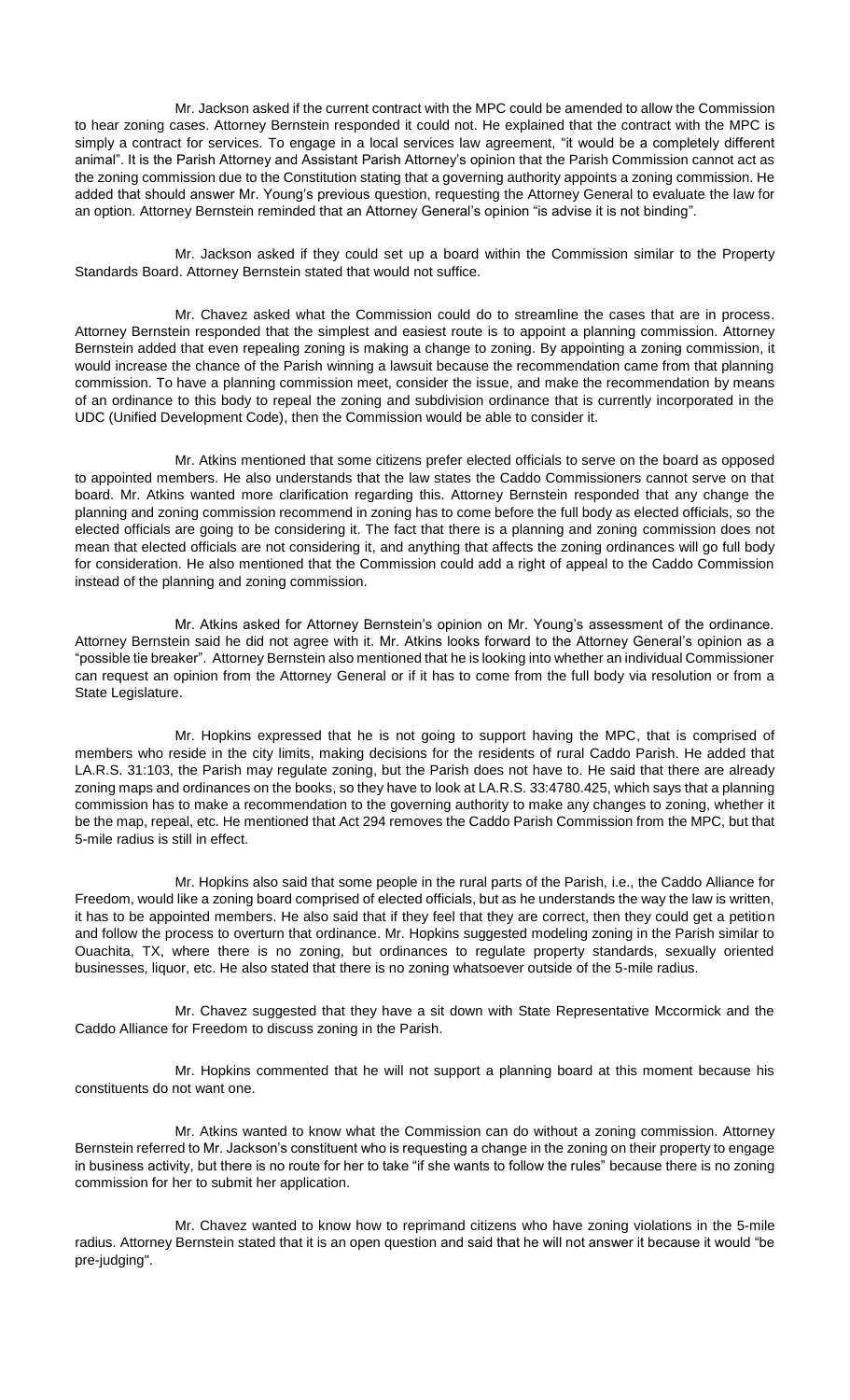Mr. Chavez explained that the Parish does not have an ordinance against a VRBO and that a citizen could use a VRBO to operate a business in the Parish. Attorney Bernstein responded that he has not had a chance to review it.

Dr. Wilson commented that appeals could overflow district court. He also mentioned that the Commissioner would have to get special training to deal with planning and zoning matters.

It was **moved by Mr. Young,** seconded to Mr. Jackson, *to recommend to the full body an Attorney General's opinion regarding whether the Commission can sit as the planning and zoning board for the Parish of Caddo..*

Mr. Young was conducting research on planning and zoning in the Parish and came across an exception that would allow Home Rule Charter parishes that could function as planning and zoning boards if they meet certain requirements. The argument is not the strongest argument in the world, but it does exist, he said.

Mr. Jackson suggested researching case laws regarding political bodies getting involved in planning and zoning. He wanted to know who would prepare the request to the Attorney General. Attorney Bernstein responded that legal would prepare a resolution for the full body. Mr. Jackson also wanted to know if the case law would be cited in that resolution. Attorney Bernstein said that they would, and it has been his practice over the years to provide the Attorney General with the benefit of the research that has already been done.

Mr. Jackson asked Attorney Bernstein to explain who would sue the Parish. Attorney Bernstein responded that it could be either and a landowner or a resident of a property could file a lawsuit against the Parish Commission whether it followed the law. He added that a citizen could raise the question of whether the Commission acted appropriately in adopting legislation.

Mr. JAckson inquired about the referendum process. Attorney Bernstein explained that the Charter if citizens present a petition to the Commission to reconsider an ordinance, then the Commission has to take a vote on that ordinance. If the Commission does not adopt the ordinance, then it goes into parish-wide referendum on adopting that ordinance.

**Substitute motion by Mr. Chavez,** seconded to Mr. Young, *to request a Constitutional Attorney for an alternative opinion be recommended to the full body.*

Mr. Atkins expressed that too many opinions could be too much. Mr. Chavez withdrew his motion.

At this time, Mr. Young's motion carried, as shown by the following roll call votes: AYES: Commissioners Atkins, Chavez, Hopkins, Jackson and Young (5). NAYS: None (0). ABSENT: None (0). ABSTAIN: None (0).

• The Chair then moved to the next New Business item, *Discuss MPC Contract and Payment Schedule.*

Mr. Hopkins commented that there is nothing for them to discuss, because they do not have a board. Mr. Chavez pointed out that the Parish pays the MPC quarterly.

Mr. Young wanted this item on the agenda to discuss the Parish's contract with the MPC and the payment schedule.

Mr. Chavez agreed with Mr. Young and wanted to know the details of the contract. Attorney Bernstein explained that Parish does not pay the MPC to hear cases but pays them to perform the staff functions, such as accepting and reviewing applications and other functions in support of zoning and planning in the Parish.

Mr. Young wanted to know if the Parish is paying the MPC to perform enforcement as well. Attorney Bernstein responded that the contract does not speak directly about enforcement. Attorney Bernstein added that the MPC can investigate and send violation letters but may not levy a penalty. Mr. Young asked about certificates of occupancy violations. Mr. Bernstein explained that citizens would be in violation of the ordinance and penalty for that is up to \$500 per violation. My. Young asked who levies those penalties. Attorney Bernstein said the court will levy the penalty when a prosecution is initiated.

Mr. Hopkins asked since the Parish does not have board would the MPC accept applications on its behalf. Attorney Bernstein responded that when they entered into a contract with the MPC, a zoning commission was created but not populated. He further explained that if the Commission does not have a zoning commission, then there would be no need for the MPC.

Mr. Jackson also wanted to know whether permits and variances would be managed by the MPC. Attorney Bernstein responded that variances are handled under the zoning ordinance and that permits are handled separately. Mr. Jackson pointed out that he asked the Parish Attorney's office to prepare an ordinance to repeal juvenile curfews, pets, and sexually oriented businesses on private property.